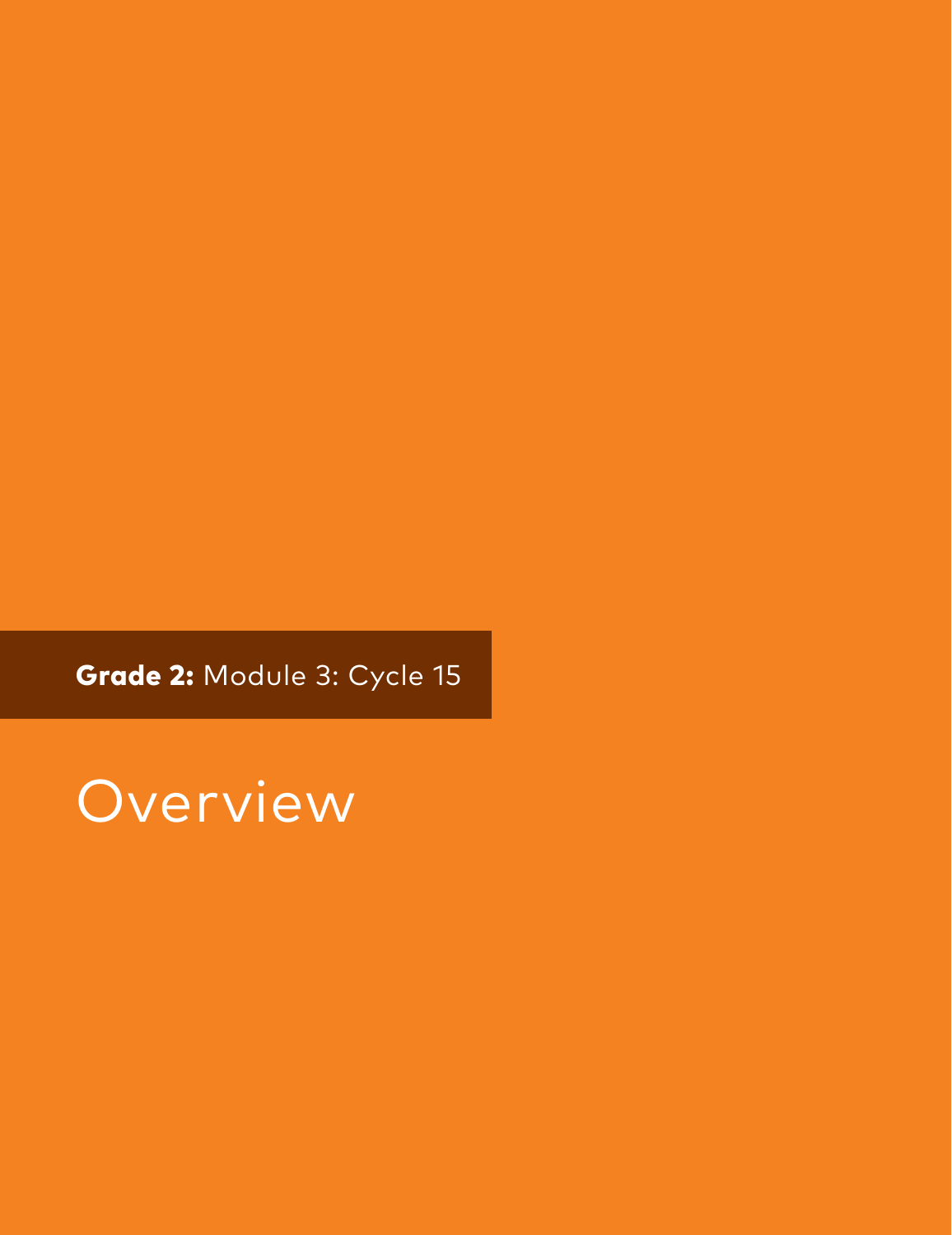## Introduced in This Cycle

Spelling patterns: "-k," "-ck," "-ic"

## High-Frequency Words

"clothes," "strange," "circle"

## Cycle Word List

In this cycle, students are introduced to generalizations for the following spellings of the phoneme /k/: "–c," "-ck," and "–k." In addition, they are introduced to the prefixes "un" and "re" (examples: "unhappy," "resell"). Examples of words with the patterns used in this cycle include:

| $"$ -ck $"$ | $"$ -k $"$ | $"$ -ic $"$ |
|-------------|------------|-------------|
| bucket      | beak       | clinic      |
| chicken     | clerk      | comic       |
| rock        | croak      | magic       |
| rocket      | desk       |             |
| stack       | pink       |             |
|             | spark      |             |
|             | speak      |             |



RF.2.3, RF.2.3e, L.2.2, L.2.2d

## Agenda

Lesson 71

Lesson 71

- 1. **Opening (3–5 minutes)**
	- A. Syllable Sleuth: Two-Syllable Words with Familiar Vowel Patterns: "sta-tion," "ver-sion," "bum-ble," "waf-fle," "ta-ble," "cou-gar," "shaf-fle," "thi-doze"
- 2. **Work Time (10 minutes)**
	- A. Words Rule: Words with "-k," "-ck," and "ic": "chick," "truck," "speak," "croak," "spark," "clerk," "desk," "pink," "chicken," "bucket," "magic," "clinic"
- 3. **Closing and Assessment (2 minutes)**
	- A. Reflecting on Learning
- 4. **Differentiated Small Group Instruction and Rotations (40–45 minutes)**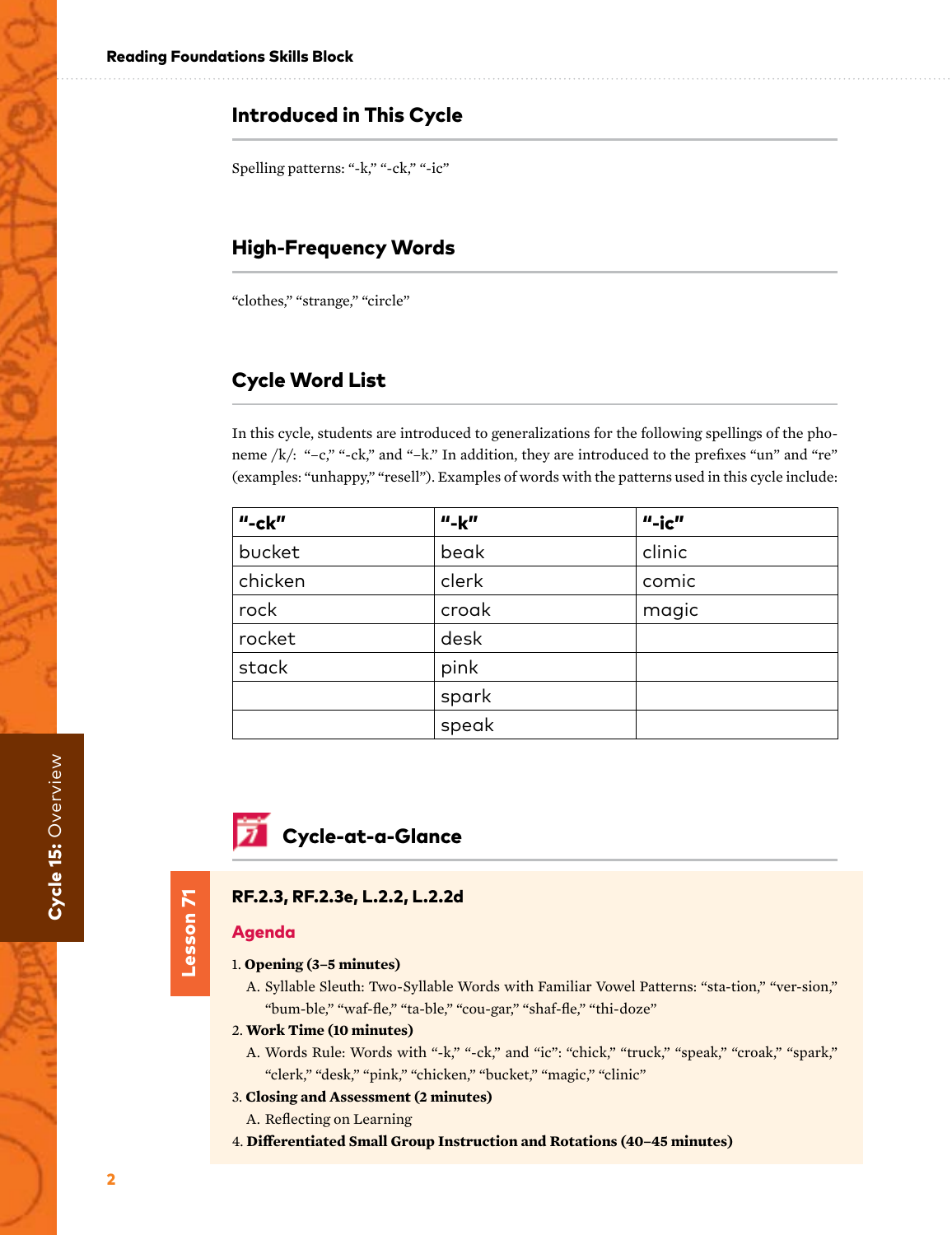## Daily Learning Targets

- I can identify the vowel sounds in a word to help me determine how many syllables are in the word and use that information to decode it. (RF.2.3)
- I can read and spell words with "-k," "-ck," and "-ic." (RF.2.3, L.2.2)

## Ongoing Assessment

- Observe students during Opening A.
	- Determine whether they can count the number of syllables by the syllable types in order to decode it.
- Observe students during Work Time A. Determine whether they can identify which spelling pattern to use when writing words with "-k," "-ck," and "-ic."
- Exit ticket (see Differentiated Small Groups: Work with Teacher).

## RF.2.3, RF.2.3c, RF.2.3d, RF.2.3e, RF.2.3f

#### Agenda

- 1. **Opening (3–5 minutes)**
	- A. Engagement Text Read-aloud: *Sunnyside Gazette* Edition 15: "Clean Out Your Attic for a Good Cause!"
	- B. Comprehension Conversation (optional)
- 2. **Work Time (10 minutes)**
	- A. Snap or Trap: "clothes," "strange," "circle," "we've," "don't," "what's," "laughed," "through," "ago"
	- B. Decodable Reader: Partner Search and Read: "Grandma's Magic Attic"

#### 3. **Closing and Assessment (2 minutes)**

- A. Reflecting on Learning
- 4. **Differentiated Small Group Instruction and Rotations (40–45 minutes)**

## Daily Learning Targets

- I can retell the events from the current edition of *Sunnyside Gazette*: "Clean Out Your Attic for a Good Cause!"
- Using evidence from the text, I can answer questions about the current edition of the *Sunnyside Gazette*: "Clean Out Your Attic for a Good Cause!" (optional)
- I can read high-frequency words: "clothes," "strange," "circle," "we've," "don't," "what's," "laughed," "through," "ago." (RF.2.3f)
- I can read the decodable text: "Grandma's Magic Attic." (RF.2.3)

## Ongoing Assessment

- Observe students during Work Time A.
	- Determine whether they can read high-frequency words.
	- Also determine why the words are regularly or irregularly spelled.
- Observe students during Work Time B.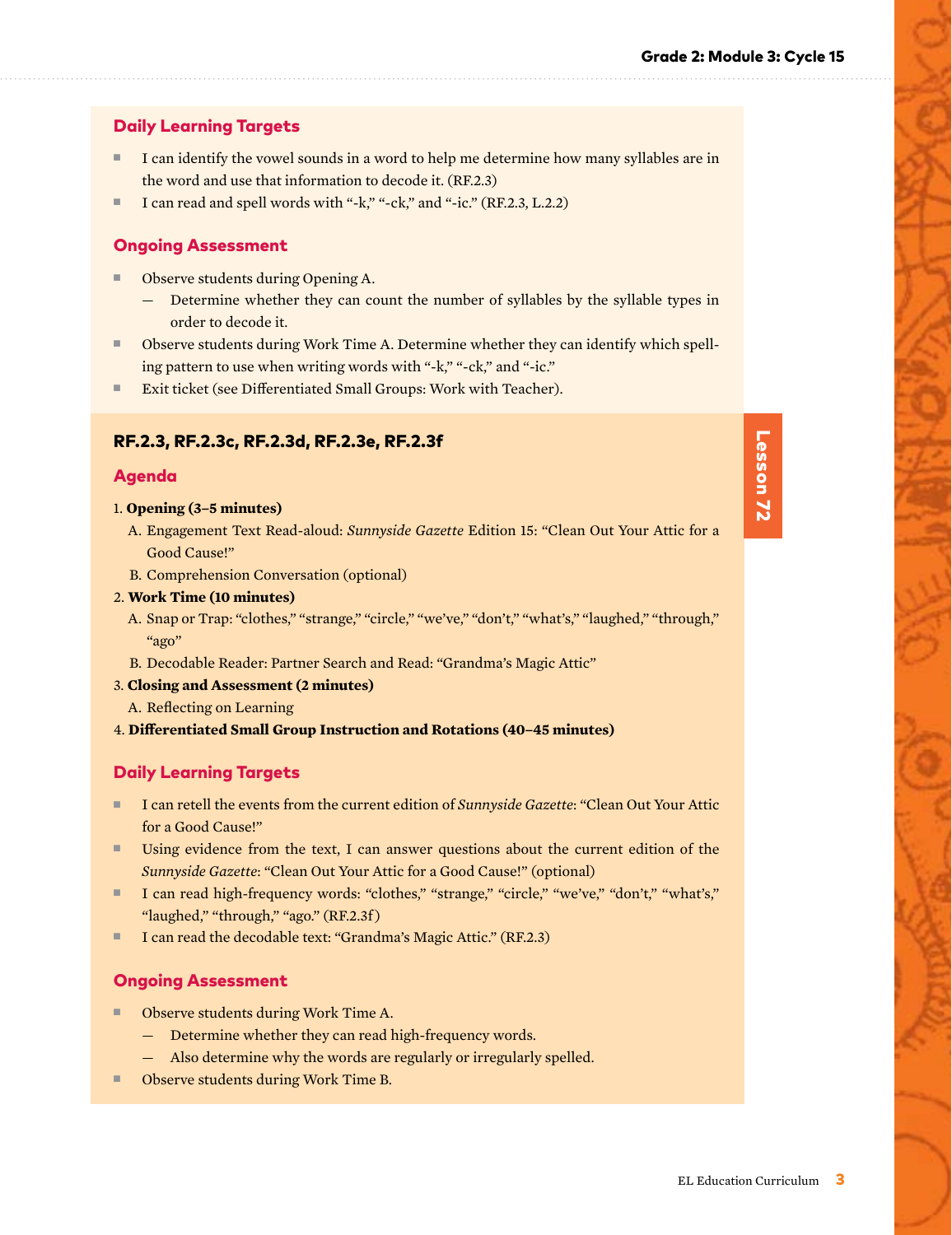- Determine whether they can independently find a given word.
- Also determine whether students can decode words containing "-k," "-ck," and "-ic," two-syllable words, words containing vowel teams (one- or two-syllable) and irregularly spelled high-frequency words.
- Exit ticket (see Differentiated Small Groups: Work with Teacher).

## RF.2.3, RF.2.3d, L.2.2, L.2.2d

## Agenda

Lesson 73

Lesson 73

- 1. **Opening (3–5 minutes)**
	- A. Word Parts: "un-" and "re-"

#### 2. **Work Time (10 minutes)**

- A. Interactive Writing: Writing a Silly Sentence with Words Spelled with "-k," "-ck," and "-ic"
- 3. **Closing and Assessment (2 minutes)**
	- A. Reflecting on Learning
- 4. **Differentiated Small Group Instruction and Rotations (40–45 minutes)**

#### Daily Learning Targets

- I can make new words using base words and the prefixes "un" and "re." (RF.2.3)
- I can write a sentence using words with the spelling patterns: "-k," "-ck," "-ic," prefixes "un-" and "re-," and high-frequency words. (L.2.2d)

#### Ongoing Assessment

- Observe students during Opening A. Determine whether they can identify word parts correctly.
- Observe students during Work Time A. Determine whether they can correctly spell words with the spelling patterns: "-k," "-ck," and "-ic," and high-frequency words from this cycle.
- Exit ticket (see Differentiated Small Groups: Work with Teacher).

# Lesson 74 Lesson 74

## RF.2.3, RF.2.3e, RF.2.4, RF.2.4b, RF.2.4c

## Agenda

- 1. **Opening (3–5 minutes)**
	- A. Words Rule: Homophones: "week" and "weak"
- 2. **Work Time (10 minutes)**
	- A. Fluency
- 3. **Closing and Assessment (2 minutes)**
	- A. Reflecting on Learning
- 4. **Differentiated Small Group Instruction and Rotations (40–45 minutes)**

#### Daily Learning Targets

- I can identify the correct homophone ("week" and "weak") based on meaning and context. (RF.2.3e)
- I can read a text fluently (smoothly, with expression and meaning, rereading and selfcorrecting when necessary). (RF.2.4)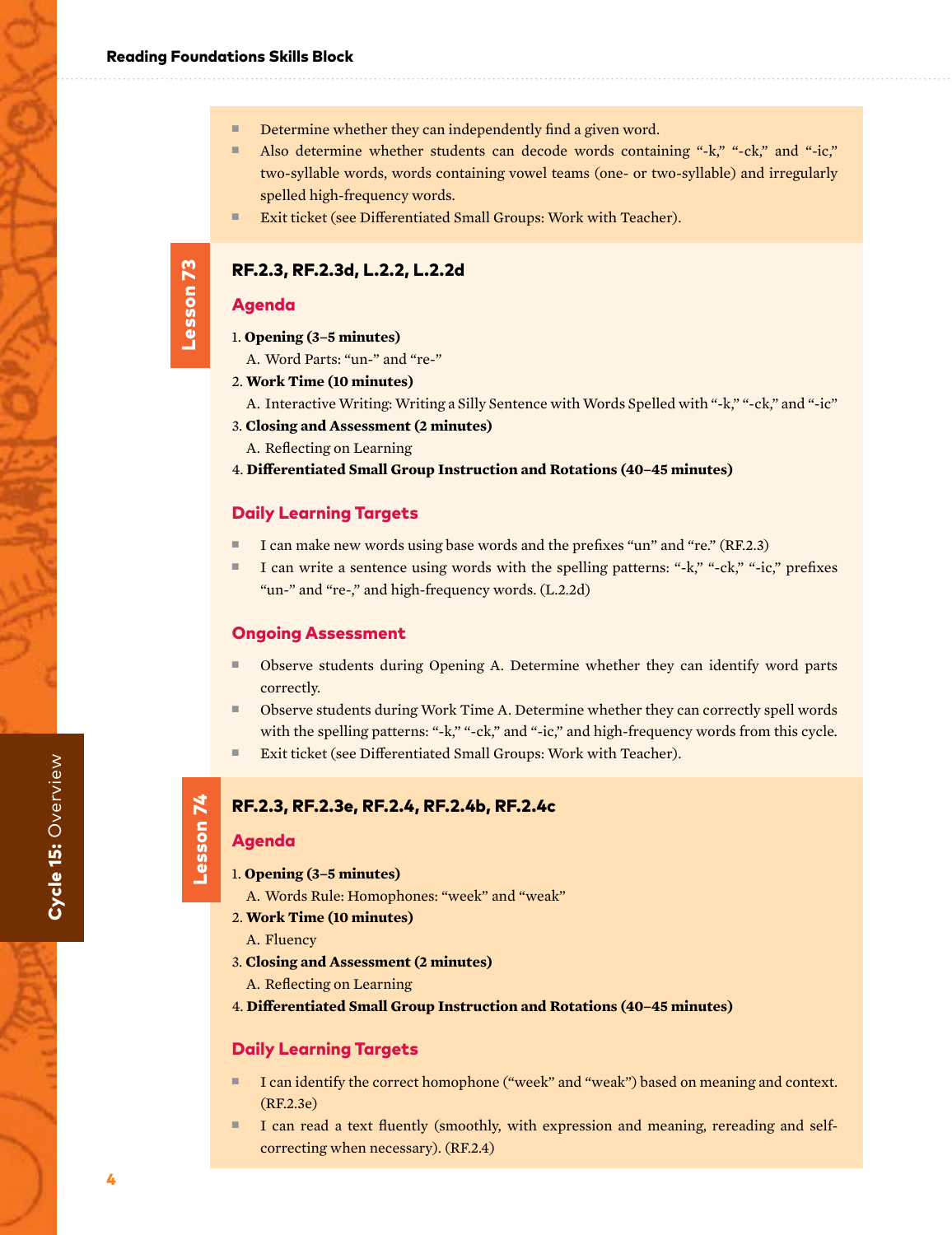## Ongoing Assessment

- Observe students during Opening A. Determine whether they can identify the homophones "week" and "weak" based on meaning.
- Observe students during Work Time A. Determine whether they can attend to punctuation and phrasing to read fluently in a conversational manner.
- Exit ticket (see Differentiated Small Groups: Work with Teacher).

### RF.2.3, RF.2.3e, L.2.2, L.2.2d

#### Agenda

- 1. **Opening (3-5 minutes)**
	- A. Word Workout: Same Sounds
- 2. **Work Time (10 minutes)**
- A. Word Workout: Exercise Practice
- 3. **Closing and Assessment (2 minutes)**
- A. Reflecting on Learning
- 4. **Differentiated Small Group Instruction and Rotations (40–45 minutes)**

## Daily Learning Targets

- I can read and spell words with "-k," "-ck," and "-ic." (RF.2.3, L.2.2)
- I can use my knowledge of sounds and syllables to read and spell words. (RF.2.3, L.2.2)

#### Ongoing Assessment

- Observe students during Opening A. Determine whether they can correctly identify the spelling patterns "-k," "-ck," and "-ic" based on vowel sounds.
- Observe students during Work Time A. Determine whether they can apply knowledge of sounds and syllables in the selected exercise.
- Exit ticket (see Differentiated Small Groups: Work with Teacher).

## Lesson 71 Teaching Notes

#### **Purpose of lesson and alignment to standards:**

- The Opening A Syllable Sleuth instructional practice focuses on decoding two-syllable words using the syllable types and spelling patterns accumulated thus far. This includes closed (CVC), open (CV), magic "e" (CVCe), r-controlled, and vowel teams. Students examine written words and identify the vowel spelling patterns to determine the number of syllables. Finally, they identify the syllable types and use the information to successfully decode the words (RF.2.3c). Notice that some words are nonsense words, which push students to only decode and not just remember the word.
- An important understanding in decoding multisyllabic words is that every syllable has one vowel sound as opposed to one vowel letter. In C-le words, in the ending syllable, the final "e" is always silent and creates a new "vowel sound" called a "schwa" sound (covered in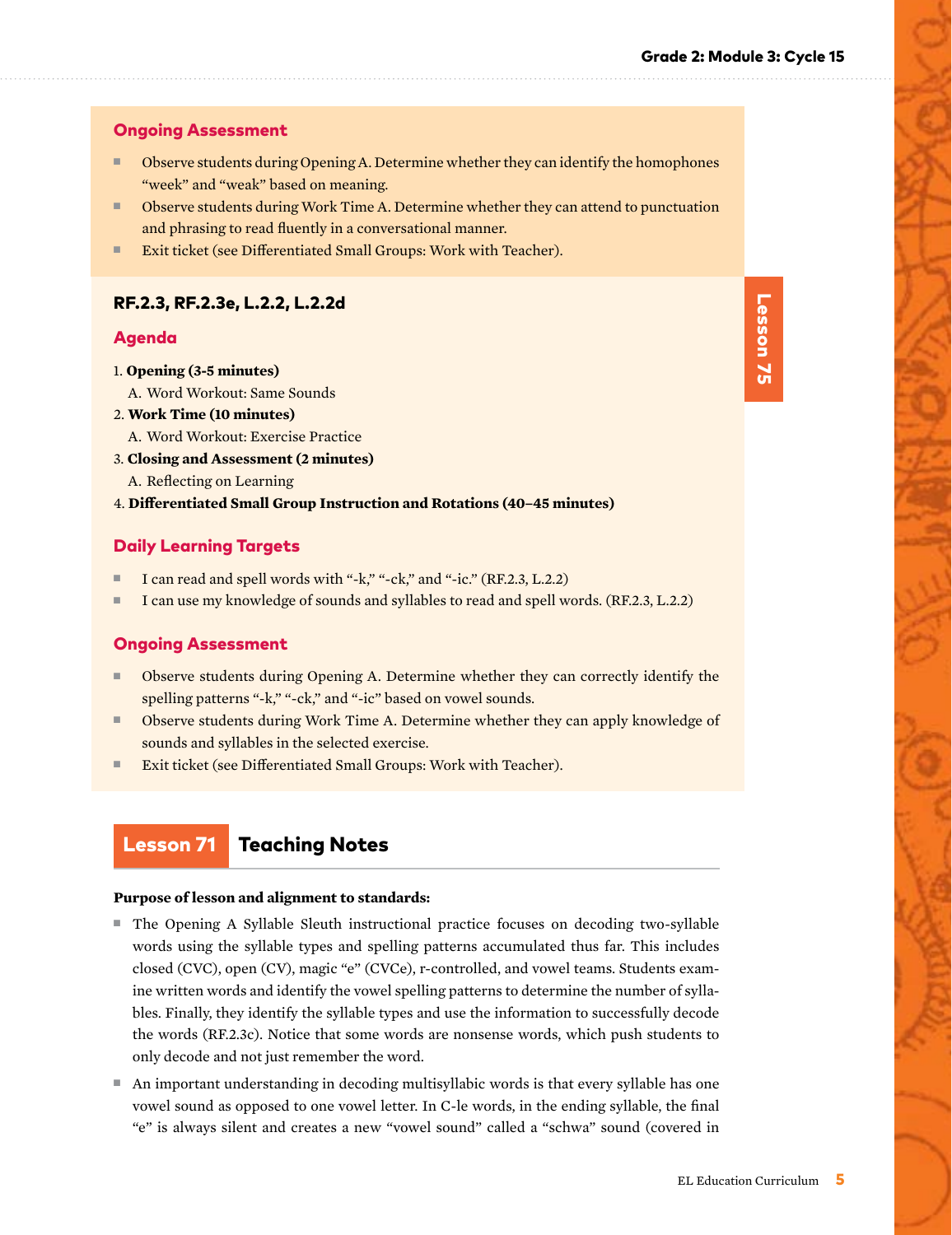more depth in Module 4). Words are spelled with the following C-le spelling patterns: "-zle," "-kle," "-ble," "-dle," "-cle," "-ple," "-gle," "-stle," "-fle." However, the "le" is pronounced /əl/. This sixth and final syllable type is always three letters and always comes at the end of the word.

In Work Time A, students first discover the ways that  $/k$  is spelled in words, as represented by "-k," "-ck," and "-ic" based on syllable type. This knowledge supports students' ability to decode and encode words by generalizing familiar spelling patterns. Students then practice these generalizations by writing words ending with /k/. Consider creating an anchor chart with the /k/ generalizations for student reference (RF.2.3e, L.2.2d).

#### **How it builds on previous work:**

■ Over the course of the modules in the Grade 1 curriculum, students worked with five syllable types (i.e., written patterns representing a vowel sound). These include closed (CVC), open (CV), magic "e" (CVCe), r-controlled, and vowel teams (CVVC, CVV). In this lesson, students practice decoding two-syllable words using combinations of those syllable types.

#### **Down the road:**

■ In the Closing, students reflect on the role of the individual as part of a larger group in fostering continued growth in knowledge and skills. They consider how they can support the development of their peers and benefit from what those peers have to offer. Consider developing an ongoing routine during which concrete examples are collected and categorized. The collection can be used as a reference for students, encouraging them to enlist peer support when working toward their own personal goals.

## Lesson 72 Teaching Notes

#### **Purpose of lesson and alignment to standards:**

- In Opening A and B, students work with the Engagement Text: *Sunnyside Gazette* Edition 15: "Clean Out Your Attic for a Good Cause!" This text serves to pique students' interest about the Decodable Reader, introduced in Work Time B, by incorporating the topic and some words from this cycle into an engaging read-aloud.
- In Opening B, consider asking students suggested (or similar) text-based comprehension questions. Although the Foundational Skills Block focuses primarily on RF standards, comprehension is an integral part of reading development. Leading a brief discussion after the read-aloud connects students to key ideas, details, and vocabulary contained within it. Because these questions likely cause the Opening to take longer than 5 minutes, they are optional. Consider adjusting differentiated small group instruction time accordingly to accommodate the extended Opening.
- In Work Time A, students examine the following high-frequency words: "clothes," "strange," "circle," "we've," "don't," "what's," "laughed," "through," "ago" (RF.2.3f ). Students must determine which are "snap" (easily decodable) and which are "trap" (difficult to decode/ irregular) words and explain their thinking.
- In Work Time B, before students read the Decodable Reader: "Grandma's Magic Attic," alone or in pairs, they search for the high-frequency words from Work Time A. Pairing students during the Decodable Reader routine provides support for those who need it and engages more proficient students to apply their knowledge to support a peer. Have students work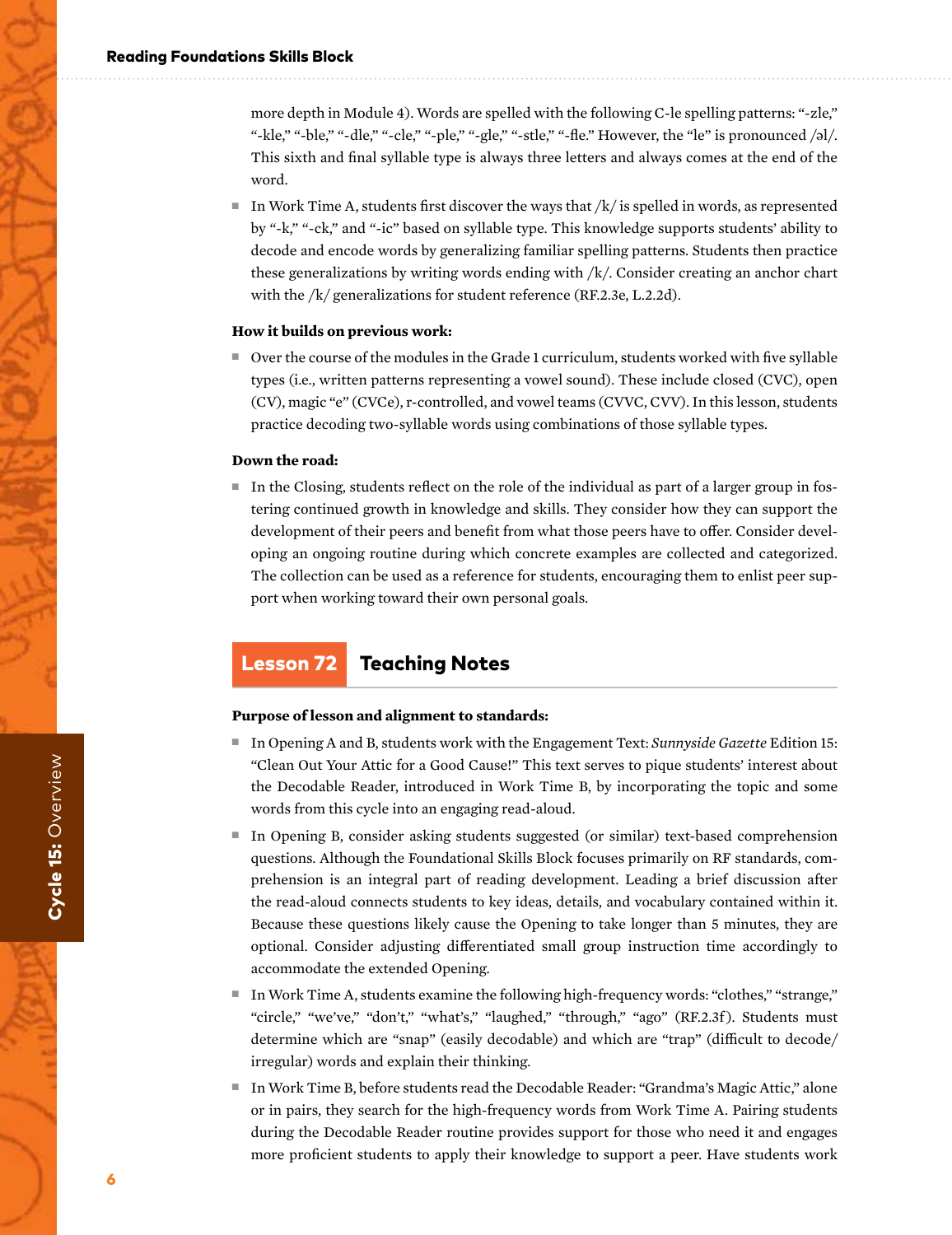individually if you prefer that they receive more individual practice without peer guidance or support.

#### **How it builds on previous work:**

■ Students apply what they have learned about the spelling patterns "-k," "-ck," and "-ic" from the current cycle to decoding words with vowel teams, multisyllabic words, and highfrequency words.

#### **Down the road:**

■ In the Closing, students reflect on the role of the individual as part of a larger group in fostering continued growth in knowledge and skills. They consider how they can support the development of their peers and benefit from what those peers have to offer. Consider developing an ongoing routine during which concrete examples are collected and categorized. The collection can be used as a reference for students, encouraging them to enlist peer support when working toward their own personal goals.

## Lesson 73 Teaching Notes

#### **Purpose of lesson and alignment to standards:**

- In Opening A, students notice that prefixes change the meaning of the base word. They begin to understand that identifying these word parts when they are added to a base word helps them to more easily decode and understand an unknown word.
- In Work Time A, students first brainstorm a list of words spelled with "-k," "-ck," and "-ic," write them on their whiteboards, then check with the larger group to ensure correct spelling. Then, the teacher and class work together to compose and write a silly sentence using some of the words. Because these words are familiar, spellings should be accurate, not invented. Encourage students to recall the specific graphemes (letters) that represent those phonemes in each word. The goal is for students to develop automaticity with the correct spelling and pronunciation of each word.
- Consider recording the silly sentences produced each week during Interactive Writing on chart paper, sentence strips, or a book so those sentences can be displayed and practiced by the group, in pairs, or individually.

#### **How it builds on previous work:**

■ This lesson addresses the spelling patterns and high-frequency words that have been used throughout the cycle (to decode in isolation, read in a text, and spell words). Students now apply all of these skills to construct a shared sentence. The chosen sentence also reinforces words from the decodable text.

#### **Down the road:**

■ In the Closing, students reflect on the role of the individual as part of a larger group in fostering continued growth in knowledge and skills. They consider how they can support the development of their peers and benefit from what those peers have to offer. Consider developing an ongoing routine during which concrete examples are collected and categorized. The collection can be used as a reference for students, encouraging them to enlist peer support when working toward their own personal goals.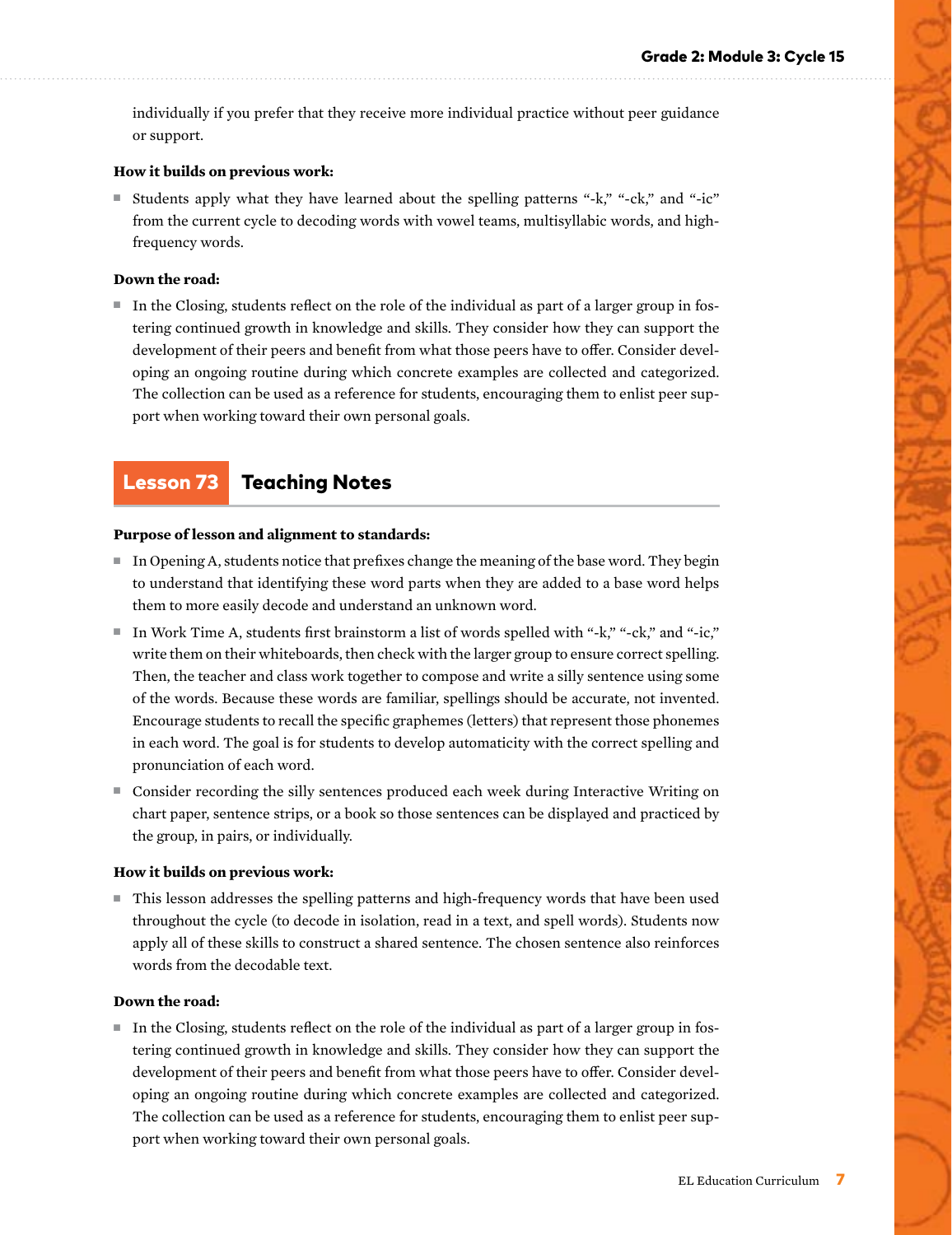## Lesson 74 Teaching Notes

#### **Purpose of lesson and alignment to standards:**

- In Opening A, students identify words that sound the same but are spelled differently (homophones) in a text and use the context to determine the meaning of each word. This supports students' ability to generalize the spelling pattern used based on the meaning of the word. If homophones have not yet been collected and displayed in the classroom, consider enlarging or writing the text from the opening in this lesson on chart paper and displaying it in the classroom for students to reference. This will support eventual generalization of these words for both comprehension and spelling (RF.2.3).
- In Work Time A, students interact with an excerpt from the Decodable Reader: "Grandma's Magic Attic." They think about how to apply the rules of fluency to this excerpt and work together to read this piece fluently (RF.2.4).
- Consider collecting the sentences and excerpts of text used in the Work Time on chart paper in such a way that they can be practiced by the group, in pairs, or individually. This may involve collecting them into a class notebook, individual notebooks, or displaying them on chart paper.

#### **How it builds on previous work:**

- In Opening A, students work with familiar words that are now examined as homophones. Regular examination of those words for known graphophonemic (letter-sound) patterns supports automaticity and commitment of those patterns to memory.
- In Work Time A, students work with short pieces of text containing patterns worked with in this and previous cycles to develop fluency (phrasing, expression, speed, and meaning).

#### **Down the road:**

■ In the Closing, students reflect on the role of the individual as part of a larger group in fostering continued growth in knowledge and skills. They consider how they can support the development of their peers and benefit from what those peers have to offer. Consider developing an ongoing routine during which concrete examples are collected and categorized. The collection can be used as a reference for students, encouraging them to enlist peer support when working towards their own personal goals.

## Lesson 75 Teaching Notes

#### **Purpose of lesson and alignment to standards:**

- The Word Workout instructional practice serves as a cycle review. Students are introduced to a new "exercise," or learning activity, in each Word Workout. These exercises allow students to apply skills learned throughout the cycle in a fun, engaging activity.
- In Opening A, students practice a familiar exercise: Same Sounds. In this cycle, students practice the exercise by applying their knowledge of "-k," "-ck," and "-ic" to read and spell words correctly (RF.2.3, L.2.2).
- In Work Time A, the teacher may choose from any of the review "exercises" taught in Modules 1–2. Students build their workout by practicing these exercises as a review of skills taught thus far. Consider that some exercises may be a better fit for the focus of this cycle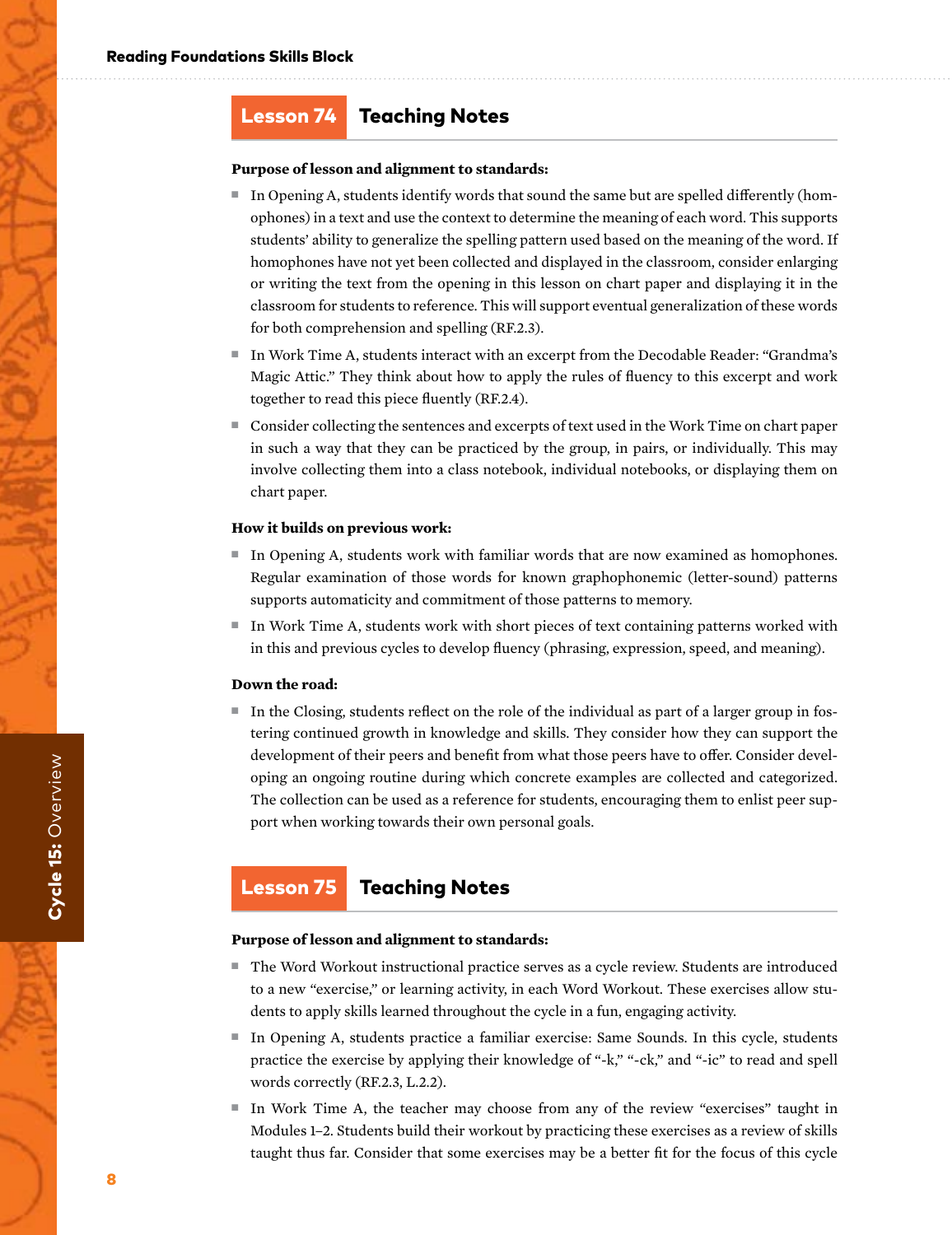so that words with "-k," "-ck," and "-ic" can be included, as well as prefixes "un-" and "re." Refer to the Module 3 Overview Assessment section for a list of all exercises introduced in Modules 1–2.

■ In the Grade 1 curriculum, a cycle assessment is administered for each cycle. In second grade, the assessments become more time-consuming. As a result, assessments are only administered at mid- and end of module. For each cycle without an assessment in Modules 1 and 2, a new review "exercise" is introduced. In Modules 3 and 4, the teacher may choose from any of the taught review exercises.

#### **How it builds on previous work:**

■ This lesson continues work with spelling patterns "-k," "-ck," and "-ic."

#### **Down the road:**

■ In the Closing, students reflect on the role of the individual as part of a larger group in fostering continued growth in knowledge and skills. They consider how they can support the development of their peers and benefit from what those peers have to offer. Consider developing an ongoing routine during which concrete examples are collected and categorized. The collection can be used as a reference for students, encouraging them to enlist peer support when working toward their own personal goals.

## Preparation and Materials

- Syllable Sleuth Word List in a transparent sleeve (one for each student or per pair)
- Words Rule Word Cards
- T-chart (optional)
- Whiteboards, whiteboard markers, and whiteboard erasers (one per student)
- Clipboards if students are not sitting at a desk (one per student; optional)
- Cycle 15 Assessment (optional)
- Enlarged Engagement Text: *Sunnyside Gazette* Edition 15: "Clean Out Your Attic for a Good Cause!"
- Enlarged Decodable Reader: "Grandma's Magic Attic" (one to display)
- Decodable Reader: "Grandma's Magic Attic" (one per student; see Student Workbook)
- Interactive Word Wall (one to display)
- Highlighter (one per student and one for teacher)
- Highlighting tape (for the teacher to use to highlight the Decodable Reader; optional)
- Snap or Trap Word Cards (see Teaching Notes, "In Advance")
- Tape, magnet, or other material to fasten Snap or Trap Word Cards to the Snap or Trap T-chart
- Snap or Trap T-chart (on whiteboard or chart paper; Snap on one side and Trap on the other)
- Word Parts Cards: "happy," "able," "like," "even," "play," "place," "turn," "sell," "un-," "re-"
- Word Parts T-chart (two-column chart with headings: Prefix and Base Word) (one for teacher display)
- Spelling Pattern Cards: "-k," "-ck," "-ic"